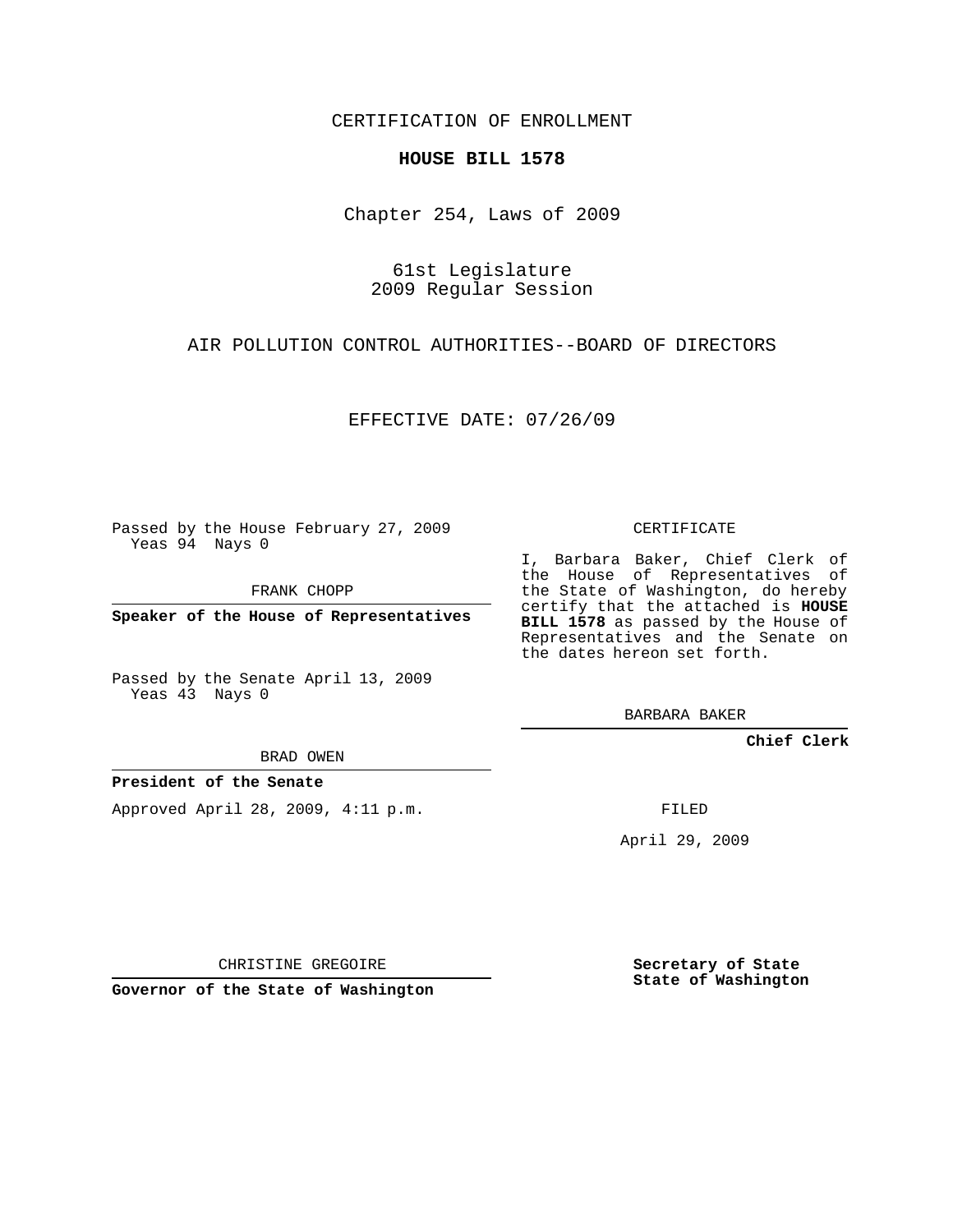## **HOUSE BILL 1578** \_\_\_\_\_\_\_\_\_\_\_\_\_\_\_\_\_\_\_\_\_\_\_\_\_\_\_\_\_\_\_\_\_\_\_\_\_\_\_\_\_\_\_\_\_

\_\_\_\_\_\_\_\_\_\_\_\_\_\_\_\_\_\_\_\_\_\_\_\_\_\_\_\_\_\_\_\_\_\_\_\_\_\_\_\_\_\_\_\_\_

Passed Legislature - 2009 Regular Session

**State of Washington 61st Legislature 2009 Regular Session**

**By** Representatives Driscoll, Ormsby, Wood, and Williams

Read first time 01/23/09. Referred to Committee on Local Government & Housing.

 AN ACT Relating to the board of directors of an air pollution control authority; and amending RCW 70.94.100 and 70.94.120.

BE IT ENACTED BY THE LEGISLATURE OF THE STATE OF WASHINGTON:

 **Sec. 1.** RCW 70.94.100 and 2006 c 227 s 1 are each amended to read as follows:

 (1) The governing body of each authority shall be known as the board of directors.

 (2)(a) In the case of an authority comprised of one county, with a population of less than four hundred thousand people, the board shall be comprised of two appointees of the city selection committee, at least one of whom shall represent the city having the most population in the county, and two representatives to be designated by the board of county commissioners.

 (b) In the case of an authority comprised of one county, with a population of equal to or greater than four hundred thousand people, the board shall be comprised of three appointees of cities, one each from the two cities with the most population in the county and one appointee of the city selection committee representing the other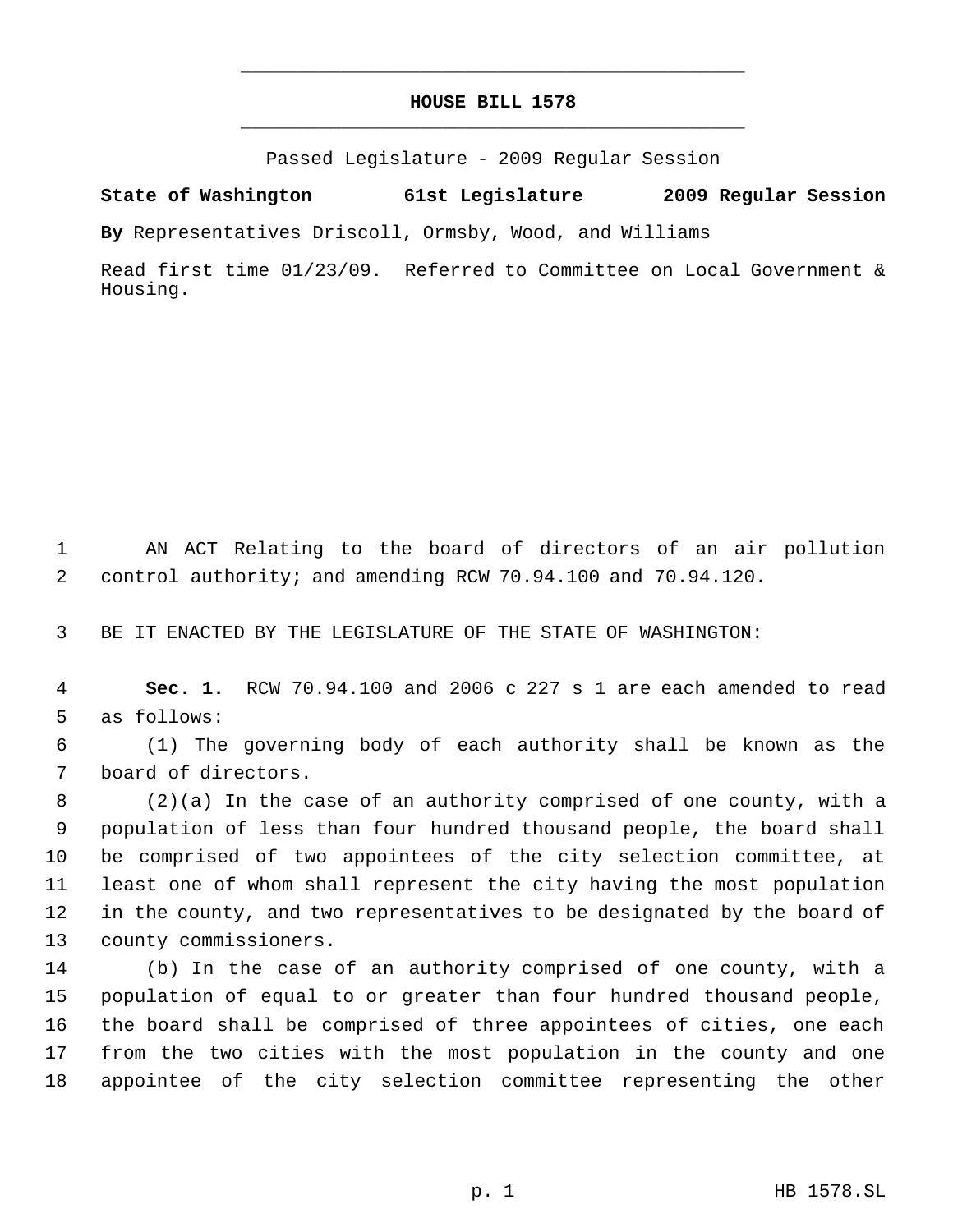cities, and one representative to be designated by the board of county commissioners.

 (c) In the case of an authority comprised of two, three, four, or five counties, the board shall be comprised of one appointee from each county, who shall represent the city having the most population in such county, to be designated by the mayor and city council of such city, and one representative from each county to be designated by the board of county commissioners of each county making up the authority.

 (d) In the case of an authority comprised of six or more counties, the board shall be comprised of one representative from each county to be designated by the board of county commissioners of each county making up the authority, and three appointees, one each from the three largest cities within the local authority's jurisdiction to be appointed by the mayor and city council of such city.

 (3) If the board of an authority otherwise would consist of an even number, the members selected as above provided shall agree upon and elect an additional member who shall be:

 (a) In the case of an authority comprised of one county with a population of equal to or greater than four hundred thousand people, a citizen residing in the county who demonstrates significant professional experience in the field of public health, air quality protection, or meteorology; or

 (b) In the case of an authority comprised of one county, with a population less than four hundred thousand people, or of more than one county, either a member of the governing body of one of the towns, cities or counties comprising the authority, or a private citizen residing in the authority.

(4) The terms of office of board members shall be four years.

 (5) If an appointee is unable to complete his or her term as a board member, the vacancy for that office must be filled by the same method as the original appointment, except for the appointment by the city selection committee, which must use the method in RCW 70.94.120(1) 33 for replacements. The person appointed as a replacement will serve the 34 remainder of the term for that office.

 (6) Wherever a member of a board has a potential conflict of interest in an action before the board, the member shall declare to the board the nature of the potential conflict prior to participating in the action review. The board shall, if the potential conflict of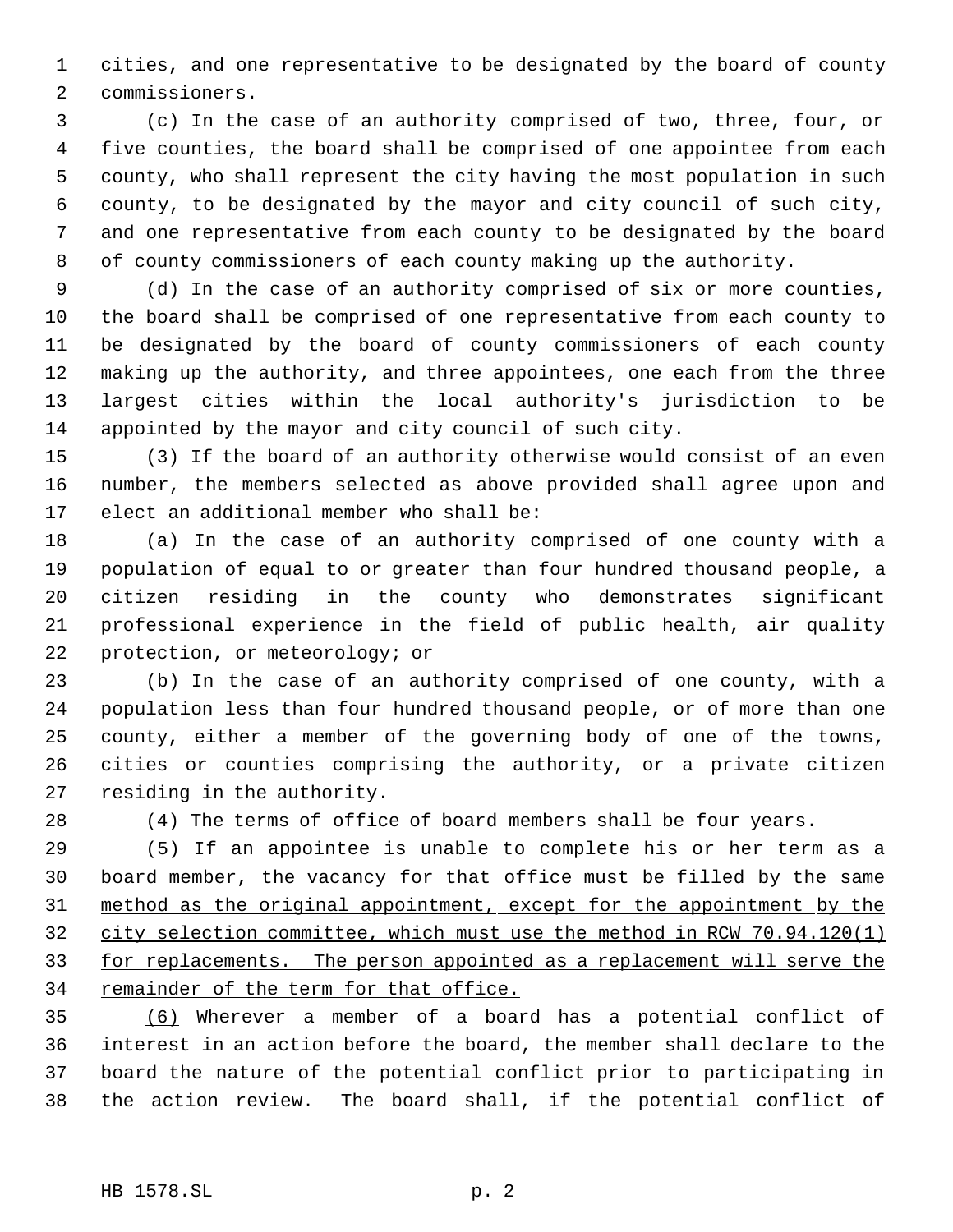interest, in the judgment of a majority of the board, may prevent the member from a fair and objective review of the case, remove the member from participation in the action.

 **Sec. 2.** RCW 70.94.120 and 1995 c 261 s 2 are each amended to read as follows:

 (1) The city selection committee of each county which is included within an authority shall meet within one month after the activation of such authority for the purpose of making its initial appointments to the board of such authority and thereafter whenever necessary for the purpose of making succeeding appointments. All meetings shall be held upon at least two weeks written notice given by the county auditor to each member of the city selection committee of each county and he shall give such notice upon request of any member of such committee. A similar notice shall be given to the general public by a publication of such notice in a newspaper of general circulation in such authority. The county auditor shall act as recording officer, maintain its records and give appropriate notice of its proceedings and actions.

 (2) As an alternative to meeting in accordance with subsection (1) 19 of this section, the county auditor may administer the appointment process through the mail.

 (a) At least four months prior to the expiration of the term of 22 office, the county auditor must mail a request to each member of the 23 city selection committee seeking nominations to the office. The members of the selection committee have until the last day of the 25 fourth month to return the nomination to the auditor or the auditor's designee.

27 (b) Within five business days of the close of the nomination period, the county auditor will mail ballots by certified mail to the 29 members of the city selection committee, specifying ((a date by which 30  $\text{to}-\text{complete}-\text{the}-\text{ball}+\text{ot}-\text{and}-\text{a}$ ) the date by which to return the completed ballot which is the last day of the third month prior to the 32 expiration of the term of office. Each mayor who chooses to 33 participate in the balloting shall ((write-in)) mark the choice for appointment, sign the ballot, and return the ballot to the county auditor. Each completed ballot shall be date-stamped upon receipt by the mayor or staff of the mayor of the city or town. The timely return